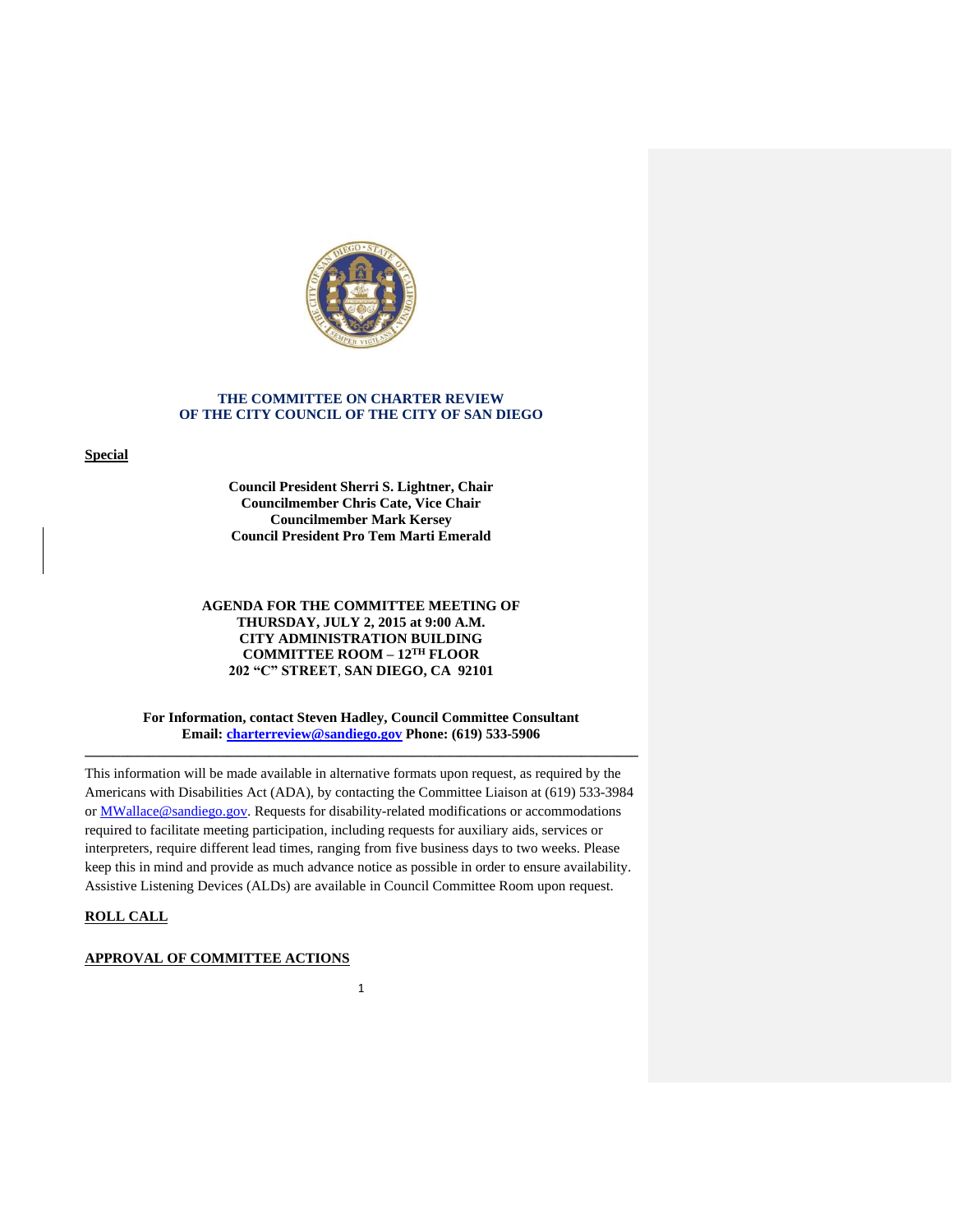The Committee Record of Actions of the following meetings will be approved by Unanimous Consent unless pulled for discussion:

# **June 11, 2015**

**NON-AGENDA PUBLIC COMMENT** This portion of the agenda provides an opportunity for members of the public to address the Committee on items of interest within the jurisdiction of the Committee. (Comments relating to items on today's docket are to be taken at the time the item is heard.) Per Section 22.0101, Rule 2.6.2, of the San Diego Municipal Code, comments are limited to two (2) minutes and are non-debatable. To exercise this right, members of the public must submit a Public Comment Request form prior to the meeting. At the conclusion of the comment, the Committee Chair has the discretion to determine appropriate disposition of the matter. Pursuant to open meeting laws, no discussion or action, other than a referral, shall be taken by the Committee on any issue brought forth under Non-Agenda Public Comment.

# **COMMITTEE MEMBERS, MAYOR, INDEPENDENT BUDGET ANALYST, CITY ATTORNEY, CITY CLERK, DIRECTOR OF LEGISLATIVE AFFAIRS COMMENT**

#### **REQUESTS FOR CONTINUANCE**

#### **DISCUSSION AGENDA :**

Current Charter language considered or referenced in the following items can be found in the [CITY CHARTER.](http://www.sandiego.gov/city-clerk/officialdocs/legisdocs/charter.shtml)

ITEM-1: Consideration of the following Charter Article V, Executive and Administrative Service, sections including the options, suggestions and recommendations from the presenters noted parenthetically in italics.

#### A) [§ 26.1 Public Services Required](http://docs.sandiego.gov/councilcomm_agendas_attach/2015/cr_150702_1a.pdf)

Update the list of required services to include broad categories of timeless, essential services. *(Council President Lightner)*

B) [§ 58 Fire Department](http://docs.sandiego.gov/councilcomm_agendas_attach/2015/cr_150702_1b1.pdf)

Consideration of a recommendation to incorporate the language of Council Policy 500-09, Minimum Staffing for Fire Engines and Fire Trucks. *[\(Click here](http://docs.sandiego.gov/councilcomm_agendas_attach/2015/cr_150702_1b.pdf) to read Councilmember Emerald's February 2, 2015, Memorandum and Council Policy 500- 09)*

### C) § 41(c) [City Planning Commission](http://docs.sandiego.gov/councilcomm_agendas_attach/2015/cr_150702_1c.pdf)

Move the portions of the sub-section addressing the duties and membership composition, selection, and terms of the Commission from the Charter to the

 $\overline{\phantom{0}}$